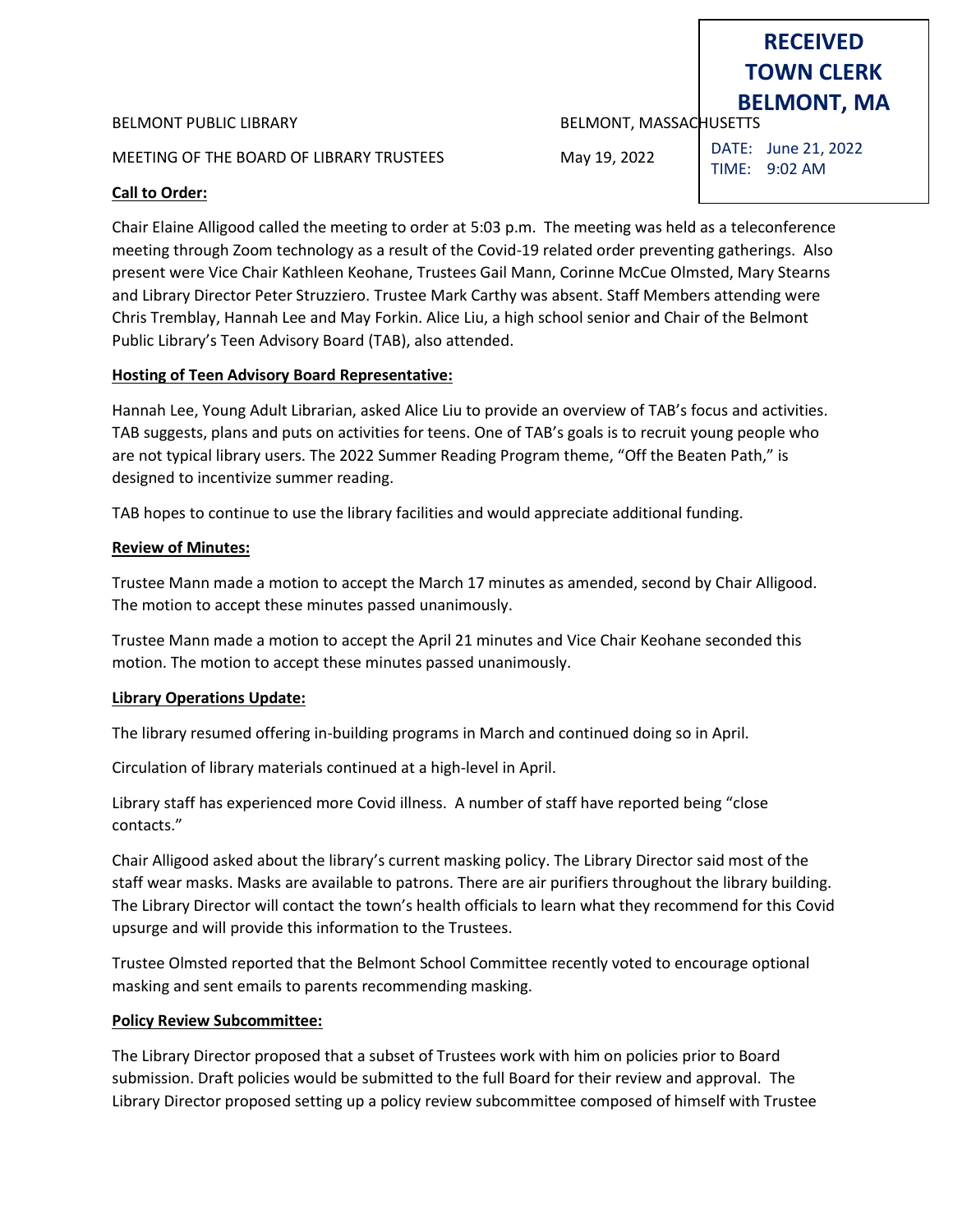Stearns and Chair Alligood initially to work on the meeting room policy. Chair Alligood said that subcommittee membership is subject to availability. Trustees Mann, Olmsted and Vice Chair Keohane spoke in favor of this proposal.

## **Discussion and Vote on Meeting Room Policy:**

Discussion of, and vote on the meeting policy, was deferred to a subsequent meeting.

## **Building Project Update**

• Budget Review

Vice Chair Keohane updated the cost estimates for the new library. Vice Chair Keohane said the current \$39.875M cost estimate reflects increased construction costs, technological requirements recently issued in a MBLC report and removal and reinstallation of the library's historical items. The Library Trustees will apply for a CPA grant to cover a portion of the cost of transferring the historical items.

• Fundraising Review

The fundraising efforts are very active. Vice Chair Keohane reported that \$2.3 M has been raised to date from ~ 800 contributors. There are conversations underway with potential contributors and businesses. Community fund raising is active and lawn signs have been distributed. The funds raised can only be used for a new library.

Vice Chair Keohane Asked for Pledges from the Trustees.

Vice Chair Keohane asked the trustees for approval to commit to gifts in excess of \$250K on behalf of the Trustees. On motion made by Trustee Mann, seconded by Trustee Stearns, it was unanimously voted to extend the authority delegated to Vice Chair Keohane to approve naming and recognition opportunities to donors who commit to major gifts in excess of \$250,000, consistent with the naming and recognition opportunities for large gifts developed with the Belmont Library Foundation and previously reviewed with the Trustees.

• Key Dates Coming Up

Vice Chair Keohane said that she and Sally Martin, representing the Building Committee, will update the League of Women Voters on the library project on Friday, May 20. Vice Chair Keohane said that their presentation will address frequently asked questions. To the question, "why not repair the current library," analysis shows that renovation would cost \$30M and yield 25% less space. In response to the question as to why we need libraries today, the increasing use of the Belmont library reveals that people are using the library even more and a new library would offer enhanced technological features. The cost of the new library is due to a sharp increase in construction costs in recent years and the MBLC's requirement of additional technological features.

## **Liaison Roles & Responsibilities:**

The Library Director is deferring presentation of a draft document detailing roles and responsibilities of the trustee liaison roles to a subsequent meeting. The Library Director will ask Trustees for input about their liaison activities to prepare this document.

## **Friends & Library Foundation Reports:**